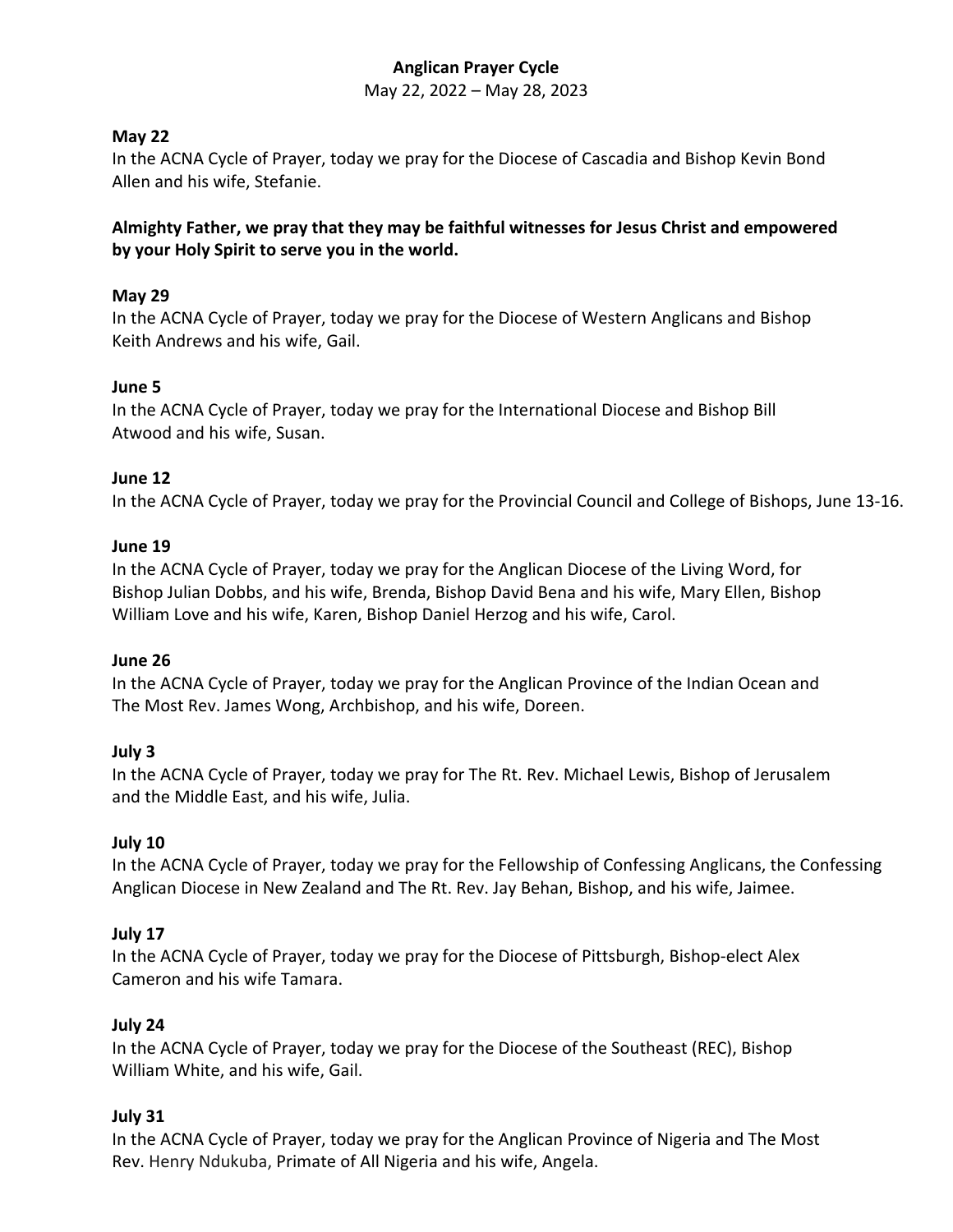# **August 7**

In the ACNA Cycle of Prayer, today we pray for the Anglican Province of Myanmar and The Most Rev. Stephen Than Myint Oo, Archbishop.

# **Almighty Father, we pray that they may be faithful witnesses for Jesus Christ and empowered by your Holy Spirit to serve you in the world.**

## **August 14**

In the ACNA Cycle of Prayer, today we pray for the Anglican Province of Uganda and The Rt. Rev. Stephen Kaziimba, Archbishop and his wife, Beatrice.

# **August 21**

In the ACNA Cycle of Prayer, today we pray for the Diocese of the Mid-Atlantic, Bishop John Guernsey and his wife, Meg, and Bishop Philip Zampino and his wife, Jean, Bishop John Howe and his wife, Karen.

### **August 28**

In the ACNA Cycle of Prayer, today we pray for the Diocese of the Northeast and MidAtlantic (REC), Bishop R. Charles Gillin, his wife, Jan.

### **September 4**

In the ACNA Cycle of Prayer, today we pray for the Diocese of Churches for the Sake of Others, Bishop Todd Hunter and his wife, Debbie.

### **September 11**

In the ACNA Cycle of Prayer, today we pray for the Diocese of Fort Worth, Bishop Ryan Reed, his wife, Kathy, and Bishop William Wantland.

### **September 18**

In the ACNA Cycle of Prayer, today we pray for the Anglican Province of Papua New Guinea and The Rt. Rev. Nathan Ingen, Acting Archbishop.

### **September 25**

In the ACNA Cycle of Prayer, today we pray for the Missionary Diocese of All Saints, Bishop Richard Lipka and his wife, Susan, Bishop Winfield Mott, and his wife, Margaret.

### **October 2**

In the ACNA Cycle of Prayer, today we pray for Global Anglican Future Conference and its General Secretary, Archbishop Ben Kwashi and his wife, Gloria.

### **October 9**

In the ACNA Cycle of Prayer, today we pray for the Anglican Diocese of the Great Lakes, Bishop Mark Engel, his wife, Terri, and Bishop Roger Ames, his wife, Gretsie.

### **October 16**

In the ACNA Cycle of Prayer, today we pray for the Anglican Province of Rwanda and The Most Rev. Laurent Mbanda Archbishop and his wife, Chantal.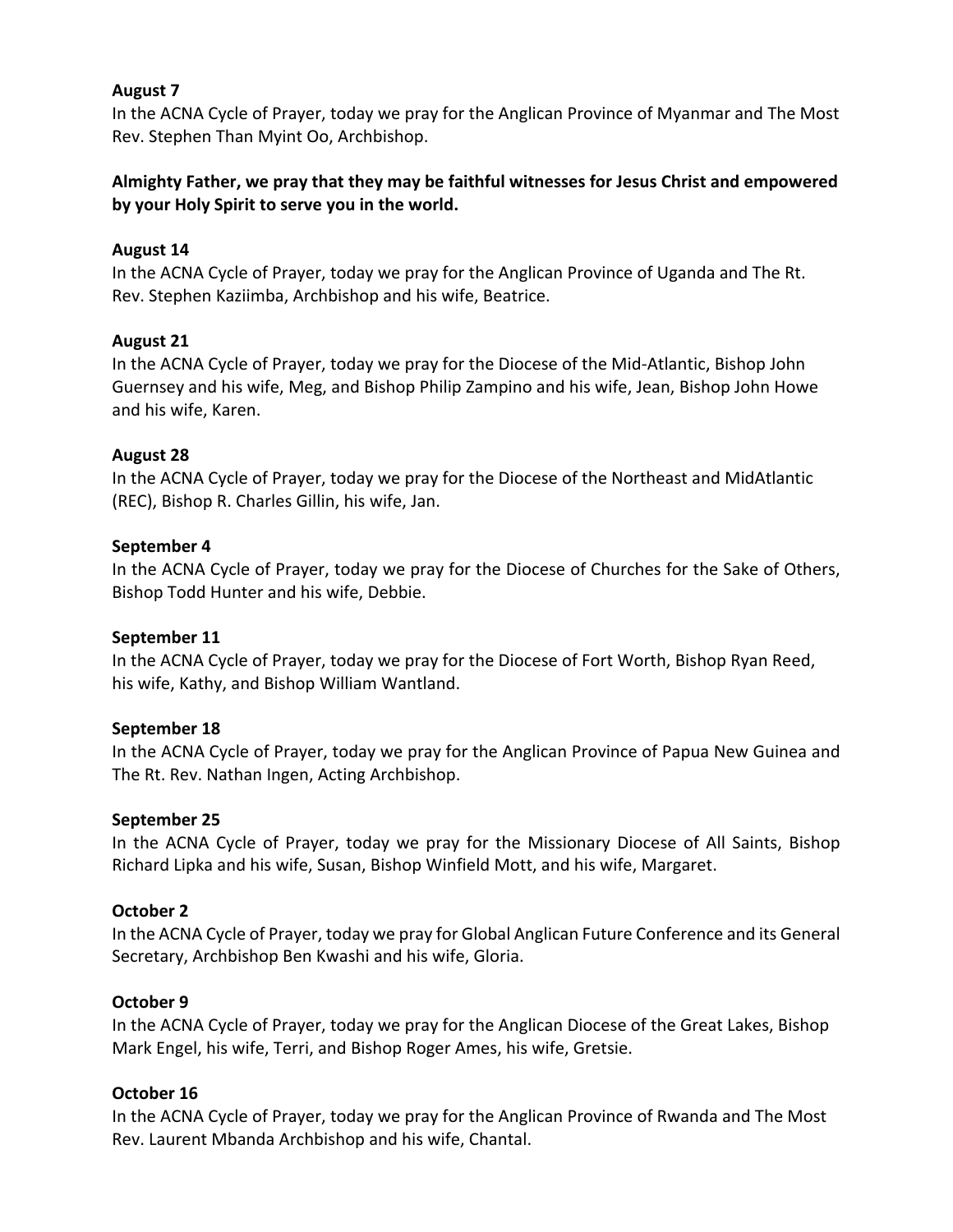# **October 23**

In the ACNA Cycle of Prayer, today we pray for the Provincial office and The Rt. Rev. Canon Alan Hawkins, Chief Operating Officer, and his wife, Angela Kaye.

# **Almighty Father, we pray that they may be faithful witnesses for Jesus Christ and empowered by your Holy Spirit to serve you in the world.**

# **October 30**

In the ACNA Cycle of Prayer, today we pray for the Provincial Office, Lee Hilts, Treasurer and his wife, Sarah, and The Rev. Kirk Patterson, Controller and his wife, Tricia.

### **November 6**

In the ACNA Cycle of Prayer, today we pray for the Special Jurisdiction of the Armed Forces and Chaplaincy, Bishop Derek Jones and his wife, Connie, Bishop Mark Nordstrom and his wife, Christine, and Bishop Michael Williams and his wife, Becky.

### **November 13**

In the ACNA Cycle of Prayer, today we pray for the Diocese of Quincy and Bishop Alberto Morales.

#### **November 20**

In the ACNA Cycle of Prayer, today we pray for the Anglican Province of Southeast Asia, The Most Rev. Melter Jiki Tais, Archbishop.

#### **November 27**

In the ACNA Cycle of Prayer, today we pray for the Anglican Province of Congo and The Most Rev. Dr. Georges Titre Ande, Archbishop.

#### **December 4**

In the ACNA Cycle of Prayer, today we pray for the Diocese of Christ our Hope, Bishop Steven Breedlove, his wife, Sally, Bishop Quigg Lawrence, and his wife, Annette and Bishop Alan Hawkins, and his wife, Angela.

#### **December 11**

In the ACNA Cycle of Prayer, today we pray for the Gulf Atlantic Diocese, Bishop Alex Farmer and his wife, Jodi, and Bishop Neil Lebhar and his wife, Marcia.

#### **December 18**

In the ACNA Cycle of Prayer, today we pray for the Anglican Province of South America and The Most Rev. Nicholson Drayson, Primate, and his wife, Catherine.

#### **December 25**

In the ACNA Cycle of Prayer, today we pray for The Rev. Canon Andrew Gross, Canon for Communications in the ACNA, and his wife, Summer.

#### **January 1**

In the ACNA Cycle of Prayer, today we pray for the College of Bishops Meeting, January 8-13th.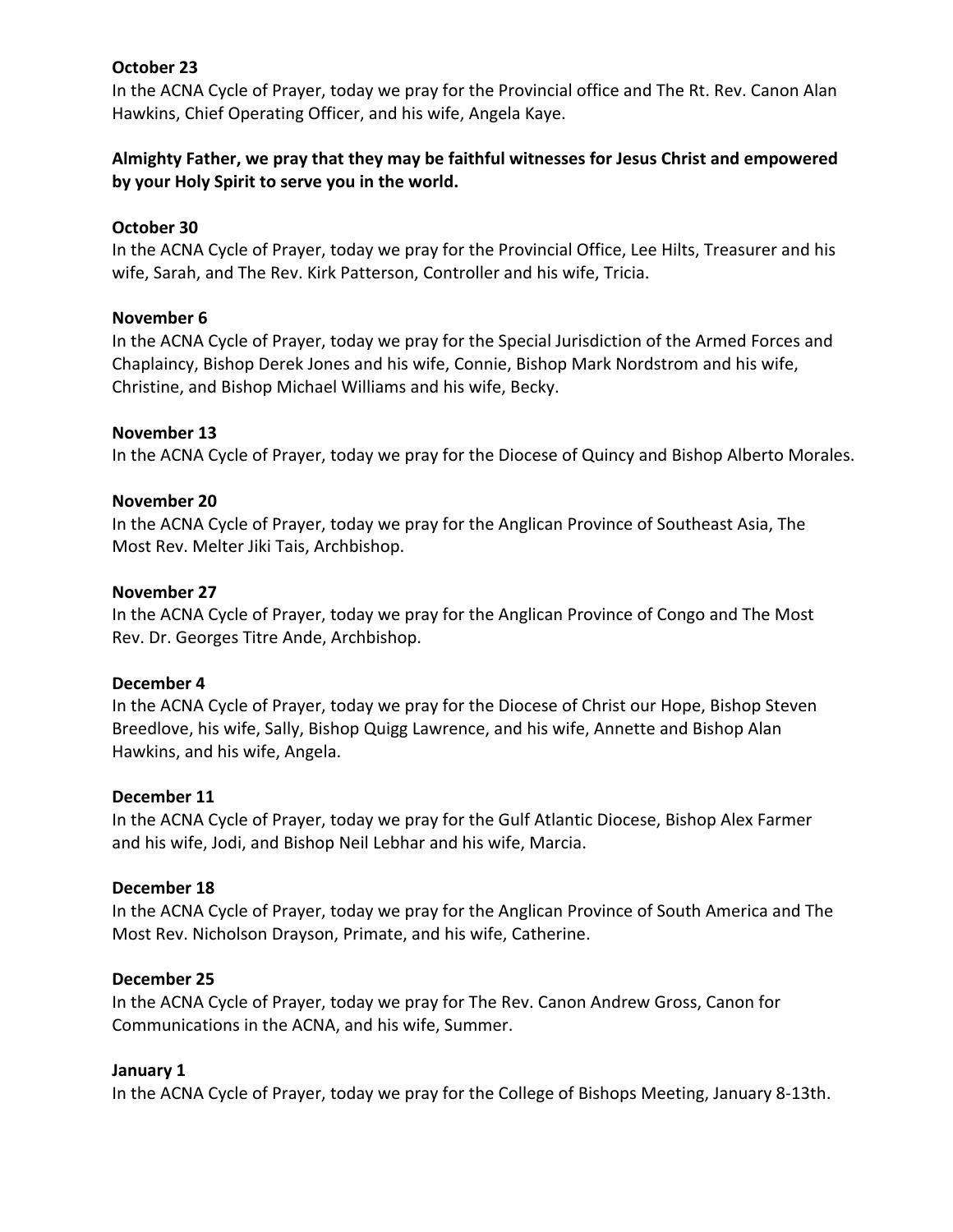# **January 8**

In the ACNA Cycle of Prayer, today we pray for the Anglican Diocese of the South, Archbishop Foley Beach, his wife, Allison, and Bishop Frank Lyons, and his wife, Shawnee.

# **Almighty Father, we pray that they may be faithful witnesses for Jesus Christ and empowered by your Holy Spirit to serve you in the world.**

### **January 15**

In the ACNA Cycle of Prayer, today we pray for the Province of Sudan and the Most Rev. Ezekiel Kondo, Archbishop; and for the Province of South Sudan and The Most Rev. Justin Arama, Archbishop, and his wife, Joyce.

### **January 22**

In the ACNA Cycle of Prayer, today we pray for the Diocese of the Western Gulf Coast, Bishop Clark Lowenfield and his wife, Tricia.

### **January 29**

In the ACNA Cycle of Prayer, today we pray for the Diocese of San Joaquin and Bishop Eric Menees and his wife, Florence.

#### **February 5**

In the ACNA Cycle of Prayer, today we pray for the Anglican Network in Canada and Bishop Charles Masters, his wife, Judy; Bishop Daniel Gifford, his wife, Cathryn; Bishop Don Harvey and his wife, Trudy; Bishop Trevor Walters and his wife, Dede; Bishop Malcolm Harding and his wife, Marylou; Bishop Stephen Leung and his wife, Nona; and Bishop Ron Ferris and his wife, Jan.

### **February 12**

In the ACNA Cycle of Prayer, today we pray for the Diocese of the Central States, Bishop Peter Manto and his wife, Janice.

#### **February 19**

In the ACNA Cycle of Prayer, today we pray for the Anglican Province of Tanzania and The Most Rev. Maimbo Mndolwa, Archbishop and his wife, Frida.

### **February 26**

In the ACNA Cycle of Prayer, today we pray for the Anglican Province of Kenya, The Most Rev. Jackson Ole Sapit, Archbishop and his wife, Esther.

### **March 5**

In the ACNA Cycle of Prayer, today we pray for the Diocese of New England, Bishop Andrew Williams and his wife, Elena, and for Bishop William Murdoch and his wife, Sally.

### **March 12**

In the ACNA Cycle of Prayer, today we pray for the Anglican Network in Europe, Bishop Andy Lines and his wife, Mandy.

### **March 19**

In the ACNA Cycle of Prayer, today we pray for the Diocese of the Rocky Mountains, Bishop Kenneth Ross and his wife, Sallie.